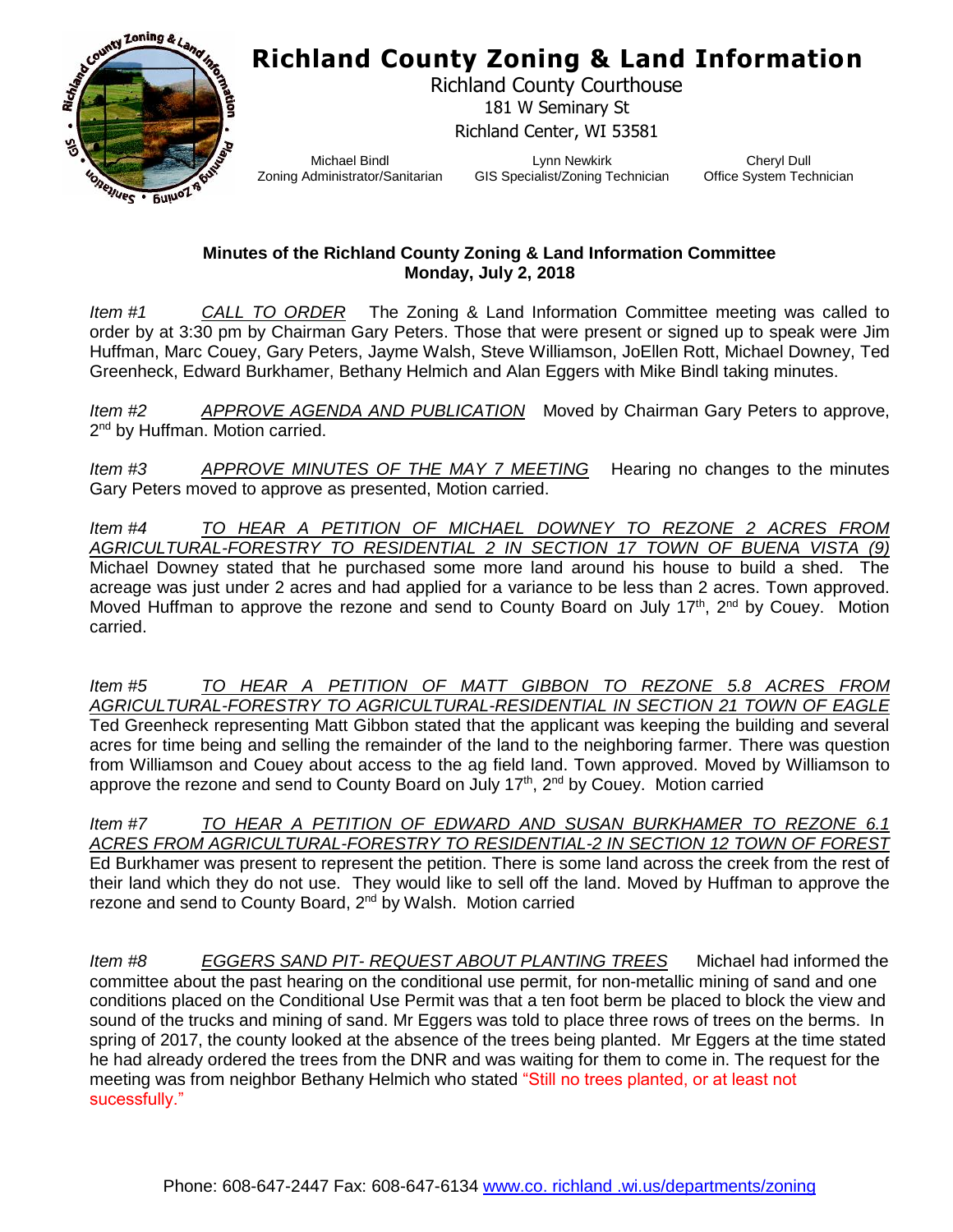Mr Eggers had taken pictures and had photo copies of the pictures of trees on the berm and that he had a drip line with tress planted every five feet. Mr Eggers stated 39 trees died and he replanted them. Mr Eggers also stated that the west end, both the trees and cover vegetation seems to be eaten by the wildlife and is not doing so well on that end. The committee members thought the intention of the condition was meet and also commented to give the trees time to grow. Moved by Couey to go ahead and come with a draft ordinance with the changes and bring them back, 2<sup>nd</sup> by Huffman. Motion carried.

*Item #8 MOTION TO CONVENE A PUBLIC HEARING TO RECOMMEND ADOPTION OF TWO DAM FAILURE ANALYESE FOR SEQUOIA (BERNSTEIN#4) DAM AND THE WINDWARD FARMS DAM* Moved by Couey to convene to a public hearing of the two dam analyses.  $2^{nd}$  by Walsh. Motion carried. Michael Bindl went over the process of adoption the two dam analyses and that when approved, will go into the appendix of the Floodplain Ordinance. No public was in the attendance. Moved by Williamson to close the public hearing for the two dam analyses, 2nd by Couey. Motion Carried

*Item #8 POSSIBLE ACTION ON ADOPTING THE TWO DAM FAILURE ANAYLSES FOR SEQUOIA (BERNSTEIN#4) DAM AND THE WINDWARD FARMS DAM* Moved by Williamson to adopt the two dam analyses and add them to the Floodplain Ordinance No. 2011-9:

Sequoia (Bernstein #4 Dam)

Amendment to Richland County Floodplain Ordinance No. 2011-9, Sequoia (Bernstein #4) Dam *1. Floodway map dated March 1, 2018 and titled "Hydraulic Shadow Map-* Sequoia *Dam Break Analysis"*

*2. Floodway profile dated March 1, 2018 titled "*Sequoia Dam Flood Profile". The existing dam break 100" profile should be used.

*3. Floodway data table dated March 1, 2018 and titled "Floodway Data Table-* Sequoia Dam Break Analysis". The floodway data for the Hydraulic Shadow (Dam Failure) should be used.

Amendment to Richland County Floodplain Ordinance No. 2011-9, Windward Farms Dam

*1. Floodway map dated March 12, 2018 and titled "Hydraulic Shadow Map-* Windward Farms *Dam Break Analysis" and includes the dam field file (12.04) and key sequence number (881).*

*2. Floodway profile dated March 12, 2018 titled "*Windward Farms Dam" The "hydraulic shadow" profile should be used.

*3. Floodway data table dated March 12, 2018 and titled "Floodway Data Table-* Windward Farms Dam Break Analysis". The floodway data for the Hydraulic Shadow (Dam Failure) should be used.

2<sup>nd</sup> by Couey. Motion Carried.

*Item #8 LAND DIVISION ORDINANCE – COUNTY SURVEYOR* Todd Rummler, the County Surveyor, spoke about some changes he would like to see. Main one being that the state also review the Certified Survey Maps. The State is more familiar with SS 236 and would cost another \$100. Michael Bindl mentioned that it would be nice to bump up the requirement for a CSM to 35 acres versus 10 acres for more accurate descriptions. Moved by Couey to go ahead and come with a draft ordinance with the changes and bring them back, 2<sup>nd</sup> by Huffman. Motion carried.

*Item #10 OFFICE REPORT* Michael mentioned that there will be a hearing from last month that will be on this County Board agenda, not to be confused.

*Item #11 PAY BILLS* One bill by County Surveyor